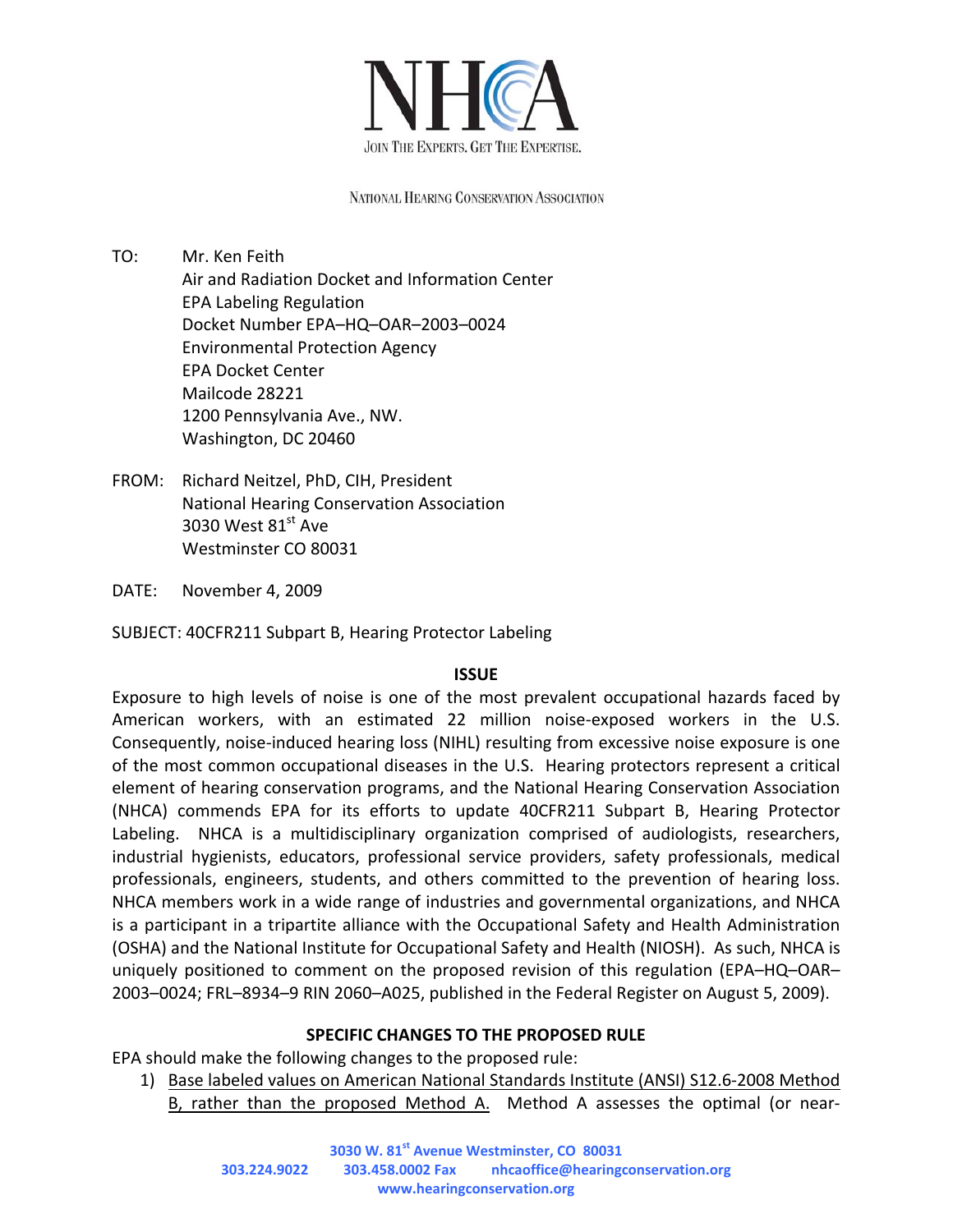optimal) performance of tested devices. Method B is a better indicator of the real‐ world performance that is expected among potential users in both occupational and community settings, as demonstrated by several studies published in the peer-reviewed scientific literature. Regulations intended to estimate the approximate performance which can be expected for real-world end users, as should be the case with the proposed rule, need to employ laboratory test methods that most closely align with real-world performance, and thus have better predictive ability for groups of end users. Labels based on Method B test results will meet this need, and will therefore be more protective of public health than labels based on Method A, which may provide a better absolute measure of the performance achievable using a device, but which will not reflect the performance likely to be achieved by most real-world users. In selecting a test method, EPA should consider that a large percentage of end users of hearing protection devices do not receive adequate training on how to fit the devices correctly. Regardless of the method selected, EPA should insure that no de‐rating or other manipulation of attenuation levels is required for OSHA and other agencies that regulate the use of hearing protection devices.

- 2) Revise the labeling requirements for hearing protection devices. The number of different types of primary labels should be increased to better distinguish different types of HPDs. These labels should be simplified, reworded, and provided in multiple languages in insure that the description of the capabilities of different types of hearing protectors is clear to untrained users. Increased use of graphical symbols may further reduce language barriers. Supporting information should be permitted in an electronic (e.g., compact disc or digital versatile disc) or paper insert inside the packaging of the device, rather than being required on the packaging itself.
- 3) Eliminate the requirement for information on noise reduction as a function of spectra to be provided on the packaging of devices. This information is of little value to the majority of users, and should be provided online, as an electronic or paper package insert, or upon request from the manufacturer in order to simplify package labeling.
- 4) Only apply the term "active" to devices that use wave-cancellation or noise cancellation technology, rather than to all electronic devices, and use the word "electronic" to refer to any device which relies on electrical current to process noise signals. Additionally, specify different types of active devices, e.g., active level-dependent, active noise canceling, active communication, etc. This will greatly increase the clarity of the proposed rule.
- 5) Base test methods for evaluating the performance of active hearing protectors and devices designed for use in impulsive noise on published consensus standards and proven/valid test methodologies. This would preferably involve referencing the current version of the ANSI S12.42 test method standard, or, alternatively, delaying the effective date of the regulation until after the expected revision of the standard.